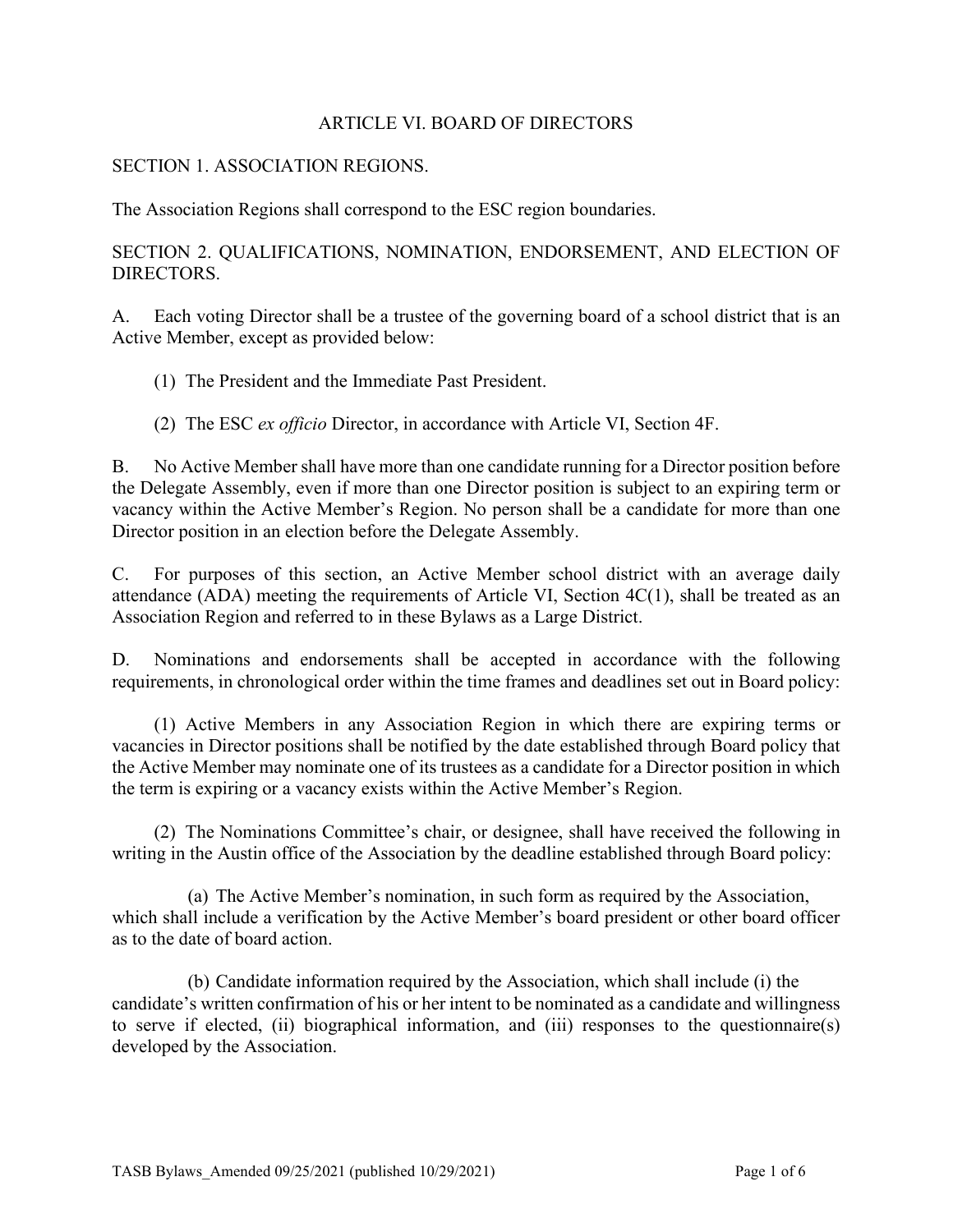(3) A listing of all candidates running for Director positions shall be sent to the superintendent and board president of each Active Member in each Association Region in which there are any expiring terms or vacancies in Director positions by the date established through Board policy. The candidate listing also shall be posted on the Association's website. Candidates, Directors, Delegates, and Active Members shall be subject to any campaign protocols or regulations established through Board policy.

(4) Active Member endorsements of candidates shall be received in the Austin office of the Association by the deadline established through Board policy in order for such endorsements to be considered. An Active Member may endorse only one candidate for each open Director position within its Association Region. Only candidates who have complied with the requirements of Article VI, Section 2D(2), may be endorsed. Endorsements adopted by an Active Member before the Association sends the list of candidates pursuant to Article VI, Section 2D(3), or endorsements that are not on the endorsement form provided by the Association in a given year shall not be accepted. An Active Member's nomination of one of its trustees [Article VI, Section 2D(2)] shall be considered the Active Member's endorsement for that Director position.

(5) If a majority of the Active Members in an Association Region endorses the same candidate, that candidate shall be elected to the Director position and shall take office at the completion of the final official session of the annual convention during the year in which the Director was elected.

(6) If no candidate receives endorsements from a majority of the Active Members in the candidate's Association Region [Article VI, Section 2D(4)], the official annual Delegate Assembly list of nominees shall include the following:

(a) Candidates nominated by the Nominations Committee [Article VIII, Section 2H].

(b) Candidates receiving endorsements from at least 25 percent but less than a majority of the Active Members in an Association Region.

(7) Thereafter nominations may be made by the candidate's Delegate, provided the following conditions are met:

(a) The candidate's nomination was submitted in compliance with Article VI, Section  $2D(2)$ .

(b) The candidate interviewed with the Nominations Committee, unless the Committee waived the need for an interview based on criteria set out in Board policy.

(c) The candidate's intent and consent to run for the position by this alternate means is received in the Austin office of the Association five days prior to the annual Delegate Assembly.

E. Except for a Director position filled in accordance with Article VI, Section 2D(5), the official annual Delegate Assembly list of nominees shall be prepared by the Nominations Committee as provided in these Bylaws [Article VIII, Section 2I]. The election shall comply with these Bylaws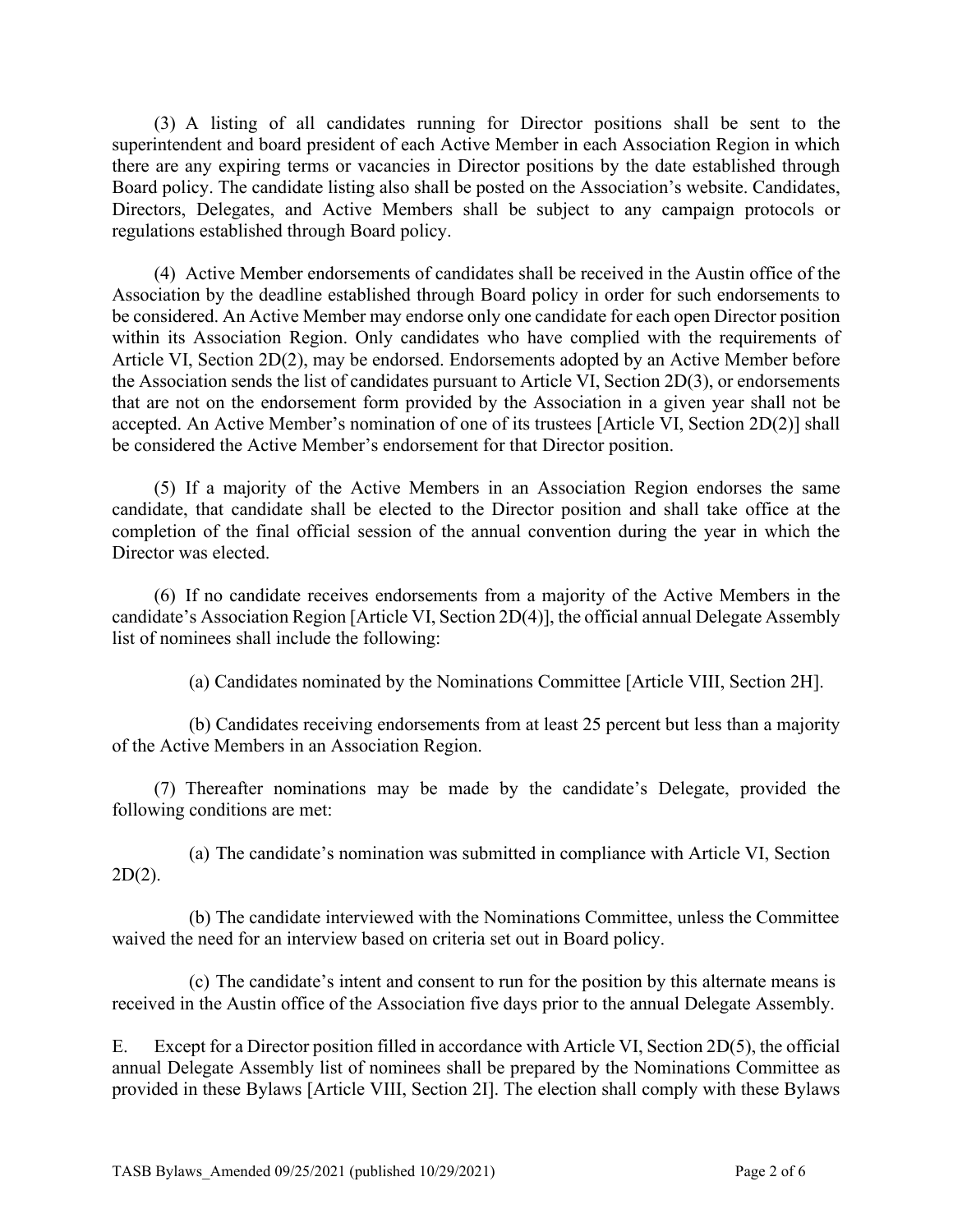and any rules and procedures adopted for the Delegate Assembly at the start of the meeting. Such rules and procedures may allow uncontested nominees to be deemed elected without a vote.

F. If there is more than one nominee for a Director position, the nominee receiving the majority of the votes of the Delegates shall be elected. If no nominee receives a majority vote of the Delegates, a runoff election shall be conducted between the two nominees receiving the greater numbers of votes, and the election shall be repeated for that position as many times as necessary to obtain a majority.

SECTION 3. DUTIES. The Board shall supervise, control, and direct affairs of the Association in accordance with the Articles of Incorporation, Bylaws, beliefs, and Advocacy Agenda approved by the Delegate Assembly. The Board shall:

A. Actively promote the mission, beliefs, and purposes of the Association.

B. Adopt the Association's budget and have discretion in the disbursement of the Association's funds.

C. Receive any devise, bequest, donation, or gift — either for real or personal propery — and hold the same in absolute title or in trust; and invest, reinvest, and manage such property consistently with the mission and purposes of the Association.

D. Establish such Board policies as it deems appropriate in fulfilling its responsibilities under these Bylaws.

E. Appoint such agents as it may consider necessary.

SECTION 4. COMPOSITION.

A. The Association's governing body shall be composed of Directors from Large Districts or Association Regions. No Active Member shall have more than one individual serving on the Board.

B. All Directors shall represent their respective Association Regions, except the President, President-Elect, and Immediate Past President.

C. By virtue of student enrollment, individual Active Members or Association Regions may be eligible for a Director position as follows:

(1) (a) Not more than 14 Active Members shall be entitled to Large District Director positions. To qualify for a Large District Director position, the Active Member shall have had at least 1.25 percent of the total state ADA for two consecutive school years. If more than 14 Active Members qualify for Large District Director positions under this provision, the 14 Active Members with the largest ADA shall qualify.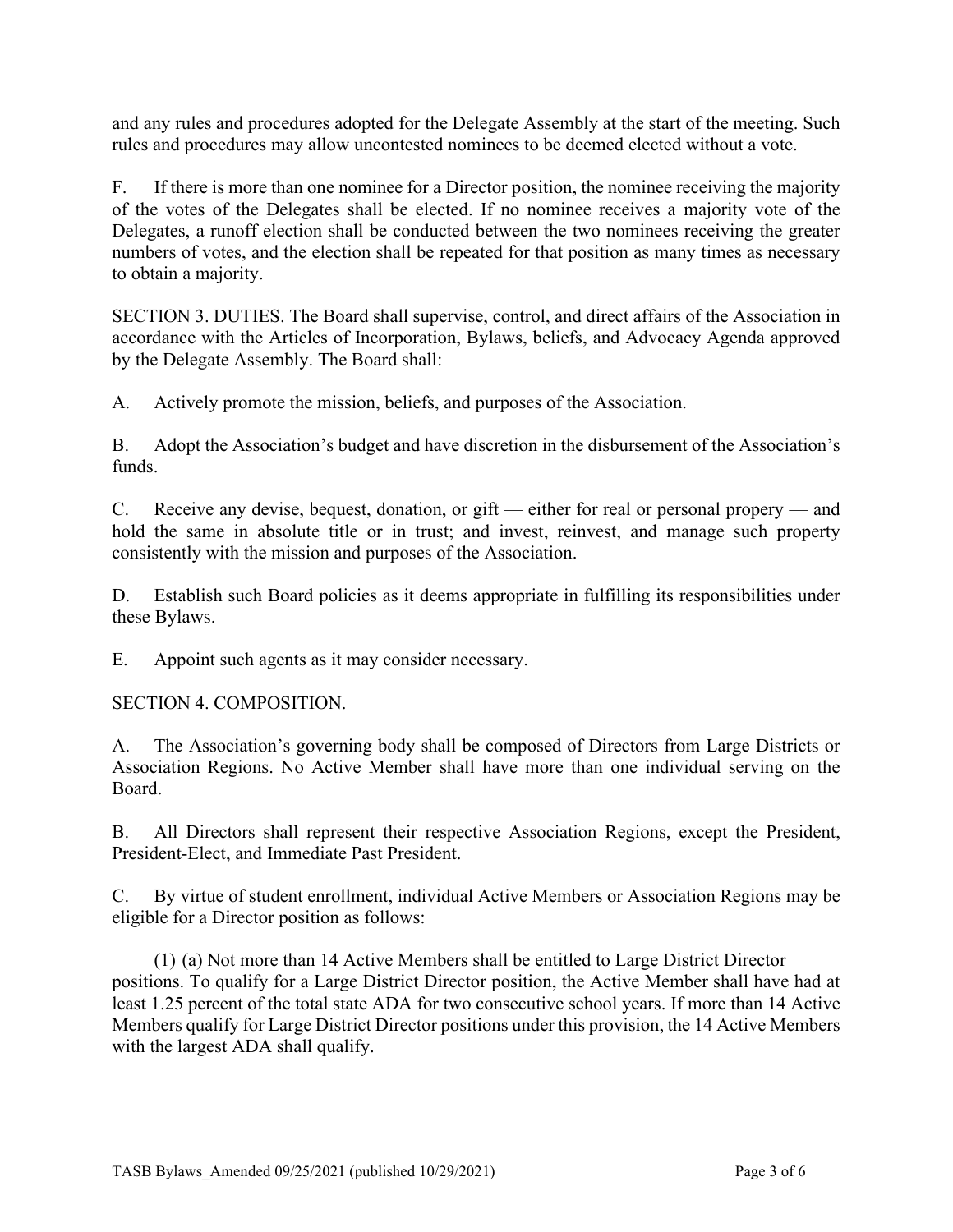(b) If the Active Member's ADA falls below 1.25 percent of the total state ADA for two consecutive school years or if an Active Member has qualified for a Large District Director position and that Active Member is no longer one of the 14 school districts with the ADA required under Article VI, Section 4C(1)(a), the Active Member's entitlement to a Large District Director position shall end with the expiration of the current representative's term.

(2) (a) An Association Region shall be entitled to Regional Director positions for each 4.25 percent or fraction thereof of the total state ADA contained within the Association Region for two consecutive school years and after the ADA of each Active Member qualifying for a position by virtue of Article VI, Section 4 C(1), has been subtracted. Notwithstanding the foregoing, an Association Region shall be entitled to no more than three Regional Director positions.

(b) If an Association Region becomes entitled to multiple positions by this provision and then fails to sustain sufficient ADA for the entitlement over two consecutive school years, a Regional Director position shall be eliminated as follows:

i. If a vacancy exists in the Regional Director position, that position shall be eliminated.

ii. If there is more than one vacancy in the Regional Director positions, the vacant position with the first expiring term shall be eliminated.

iii. If there is no vacancy in the Regional Director positions, the existing position with the first expiring term within the Region shall be eliminated at the end of that term.

iv. If there is no vacancy and more than one Regional Director position having the first expiring term in the same year, the position being held by the individual with the least tenure as a Regional Director shall be eliminated at the end of that term.

v. If there is no vacancy and more than one Regional Director position having the first expiring term in the same year and being held by individuals with the same tenure, there shall be a drawing of lots to determine which Regional Director position shall be eliminated at the end of the term.

D. All calculations under this section shall be based on ADA data furnished by the Texas Education Agency available as of April 1 preceding the annual Delegate Assembly.

E. The Executive Director shall be a nonvoting *ex officio* Director and shall not be counted in the quorum of the Board.

F. The ESC boards shall be represented by one voting *ex officio* Director selected by a process and for a term prescribed by guidelines established by the ESC boards, but shall not be counted in the quorum of the Board.

# SECTION 5. DURATION OF OFFICE.

A. Unless stated in these Bylaws otherwise, a Board year or annual period relating to a Director or the business of the Board commences at the official close of the annual convention and ends after the same event in the next year.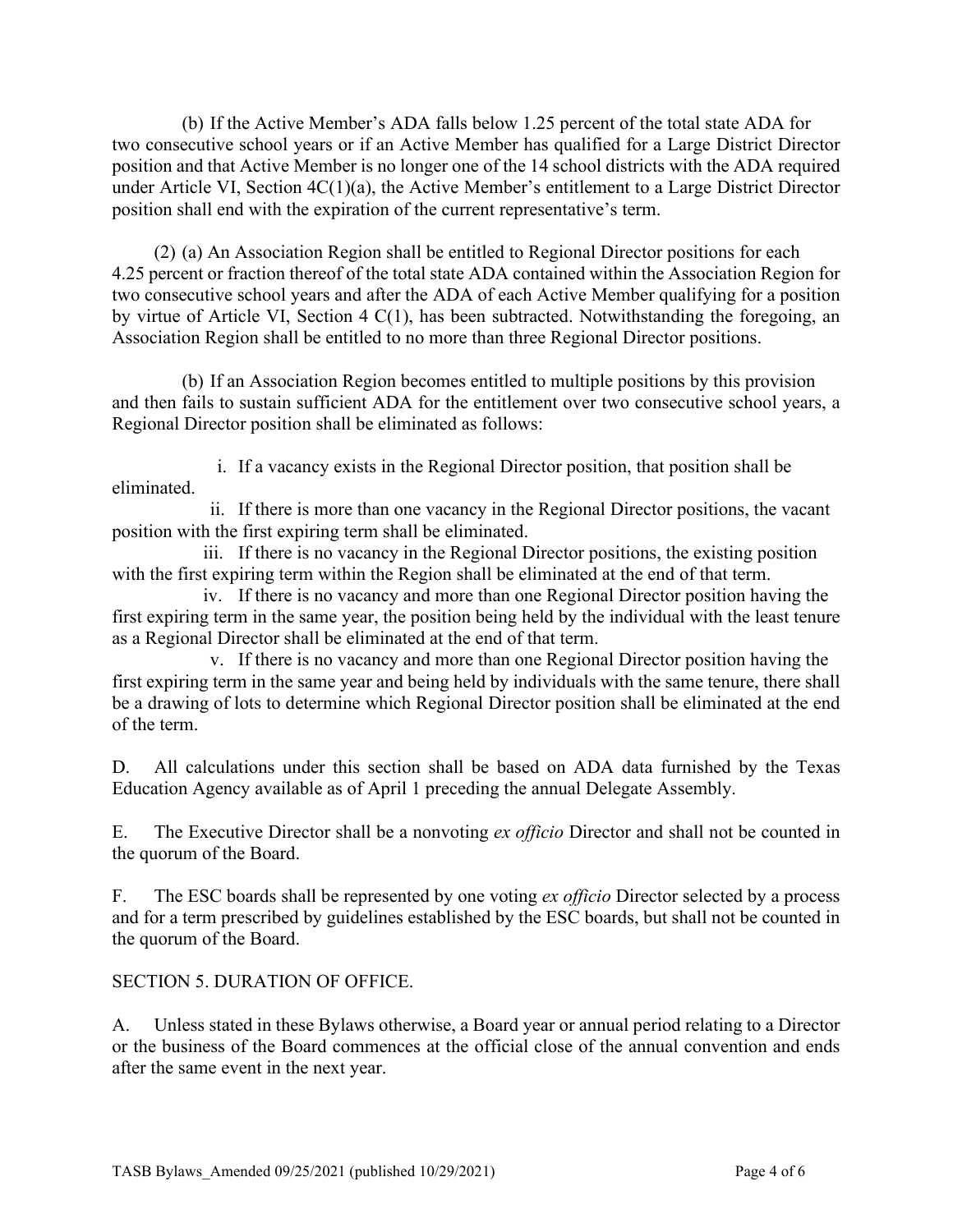B. The term of office of each Director shall be three years and shall begin at the completion of the final official session of the annual convention during which the Director was elected by the annual Delegate Assembly.

C. Terms of Directors shall be staggered to allow, to the extent possible, for the election of onethird of the Directors each year. New Director positions shall be assigned to terms to retain this balance; however, if this is not possible, the assignment of terms shall be decided by drawing of lots.

D. Upon election to a three-year term, a Director may be reelected to no more than three additional terms. For purposes of determining a Director term limit, service time attaches to the individual and not the Association Region with which the Director is associated.

E. Upon election or succession to the office of President-Elect, the Director position previously held shall be declared vacant and a successor elected, except as provided in Article VI, Section 4A. Once elected President-Elect, the term limit that applies to a Director position shall no longer apply and shall not prevent the individual from completing the term of one year as President-Elect, one year as President, and one year as Immediate Past President.

SECTION 6. RESIGNATION AND REMOVAL.

A. A Director may resign by submitting a letter of resignation to the President. The resignation shall become effective upon receipt by the President.

B. A Director who is absent from three consecutive regularly scheduled Board meetings or from three consecutive regularly scheduled Standing Committee meetings may be removed from the Director position by a majority vote of all Directors. A Large District Director removed pursuant to this section shall be ineligible to serve for the remainder of the term to which the Director was elected.

C. Any Director may be removed by a two-thirds vote of the Board when, in the Board's judgment, the best interests of the Association would be served by removal.

# SECTION 7. MEETINGS.

A. The Board shall hold at least four regular meetings that shall be spread throughout the year, with one taking place during the summer and the last meeting taking place during the week of the annual Delegate Assembly. The Executive Committee of the Board shall determine the dates and locations of the meetings for the upcoming Board year and report the meeting schedule to the Board before the Board year commences. The Board also shall be given 30 days' notice before each regular meeting by electronic means or by any other means accessible to the Directors.

B. Additional meetings of the Board may be called by the President or by the written request of a majority of the Board, provided that a written notice is sent to each Director at least 10 days before the meeting.